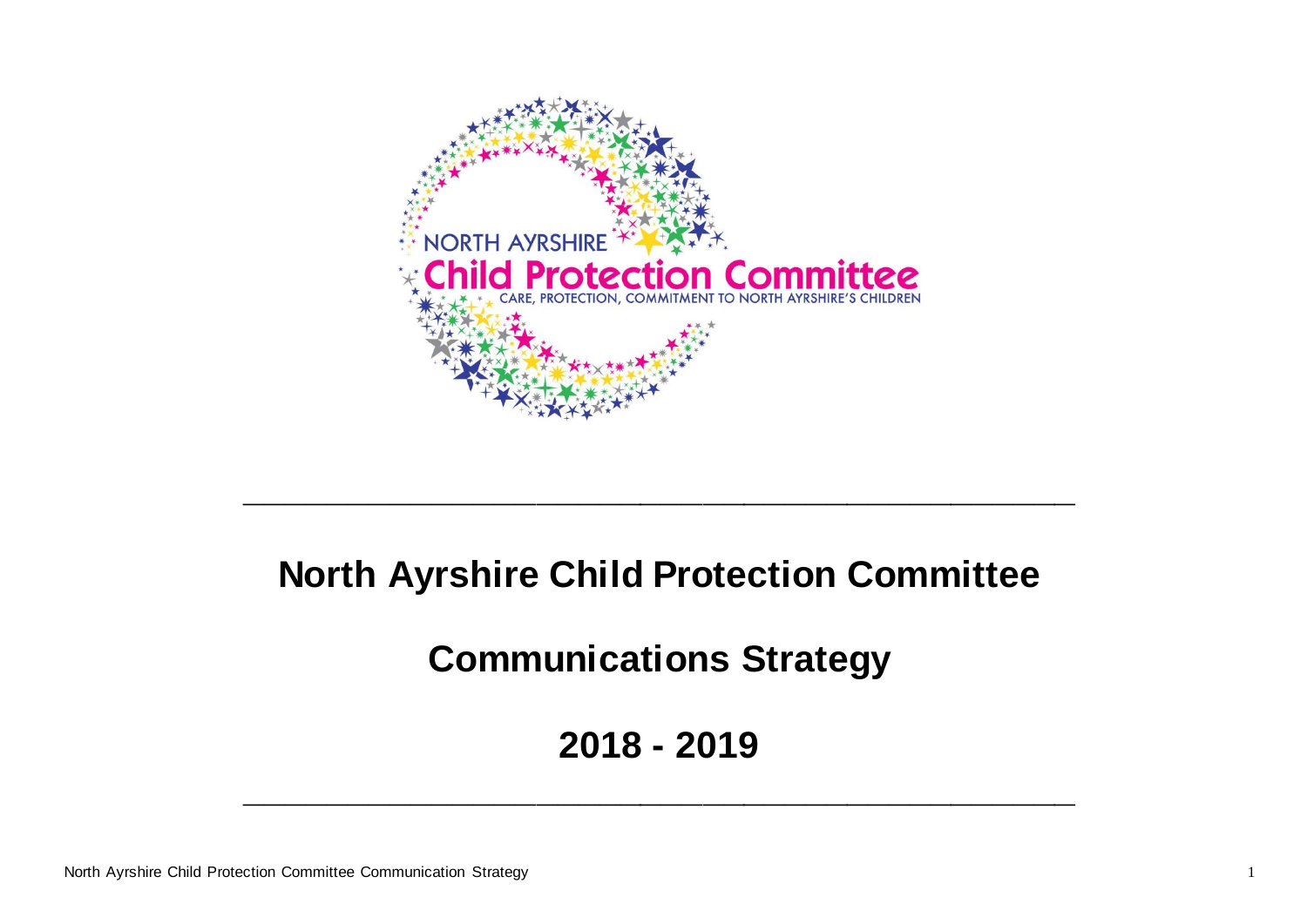| <b>NACPC Document Control Information</b>  |                                  |  |  |  |  |  |  |
|--------------------------------------------|----------------------------------|--|--|--|--|--|--|
| <b>Document Name:</b>                      | <b>Communications Strategy</b>   |  |  |  |  |  |  |
| <b>Document Version Number:</b>            | 5.0                              |  |  |  |  |  |  |
| <b>Document Status:</b>                    | Live                             |  |  |  |  |  |  |
| <b>Document Owner:</b>                     | <b>NACPC</b>                     |  |  |  |  |  |  |
| <b>Prepared by:</b>                        | <b>Kirsty Calderwood</b>         |  |  |  |  |  |  |
| <b>Contributors:</b>                       | <b>Public</b> Information<br>and |  |  |  |  |  |  |
|                                            | <b>Engagement Subgroup</b>       |  |  |  |  |  |  |
| <b>Date of Current Draft Distribution:</b> | <b>March 2018</b>                |  |  |  |  |  |  |
| Target date for approval by CPC:           | <b>April 2018</b>                |  |  |  |  |  |  |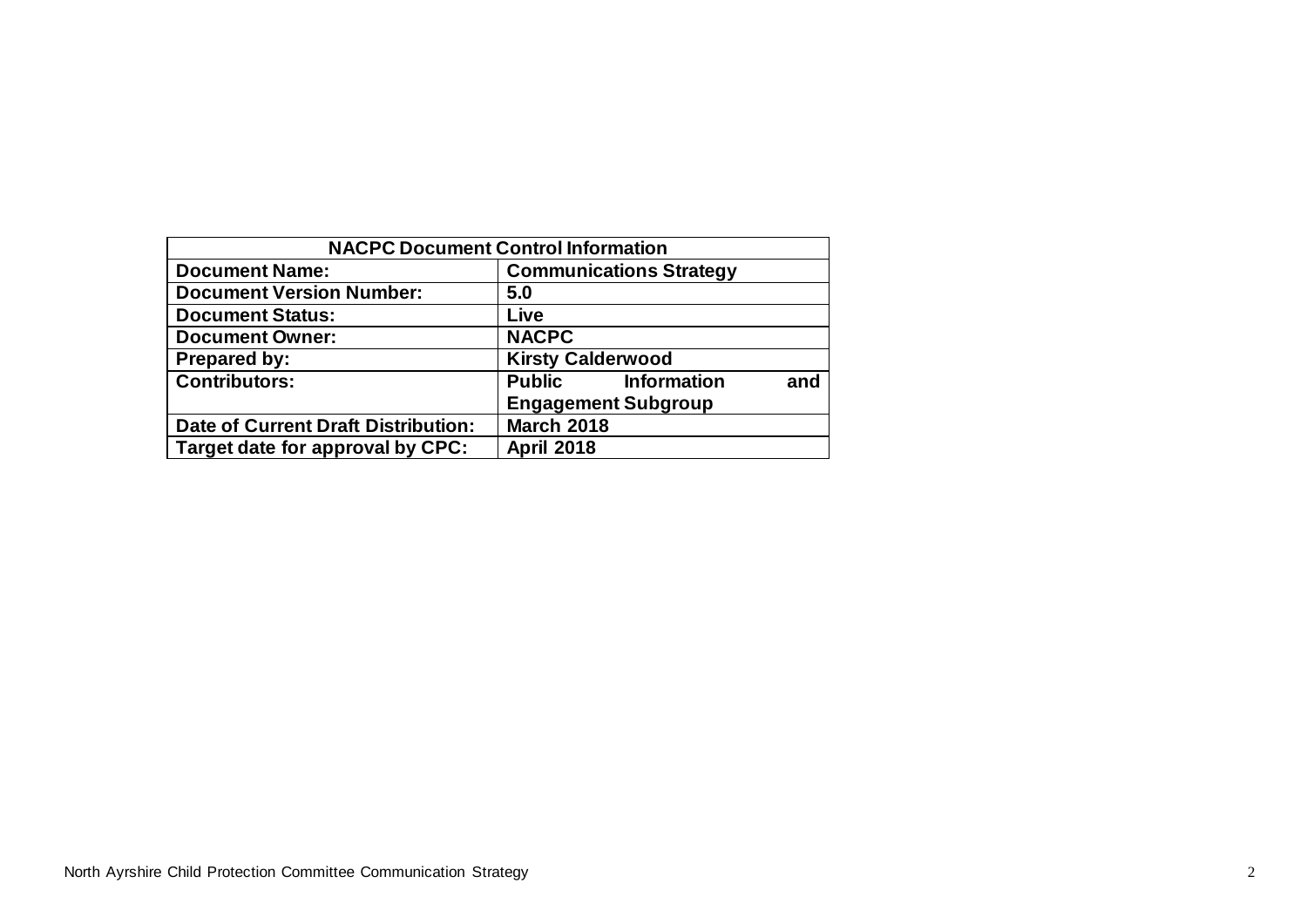#### **Chief Officer Preface**

Effective communication lies at the heart of effective child protection practice. It is critical that all those working to protect children and young people in North Ayrshire demonstrate proficient communication skills at all levels. This includes raising awareness of child protection amongst the general public, families and staff as well as sharing and utilising information in ways that promote, support and safeguard the well-being of children and young people.

The North Ayrshire Child and Public Protection Chief Officer Group is pleased to present this Communication Strategy which sets out the actions being driven forward by North Ayrshire Child Protection Committee to achieve effective communication in child protection.

#### **Equality and diversity**

North Ayrshire Child Protection Committee promotes equal access and opportunities to all individuals. All partners are commi tted to treating people respectfully, fairly and equally and to tackling discrimination in all of its forms. No one should be discriminated against on the basis of race, ethnicity, disability, sexual orientation, religion, gender or age. All partners within the Committee value diversity and actively challenge discrimination and prejudice. Service users should be listened to and respected and should have access to services which are fair, consistent and accessible to everyone, irrespective of their race, ethnicity, disability, gender, age, religious belief or sexual orientation.

#### **Vision**

Children and young people living in North Ayrshire deserve the best start in life. Our Children's Services Plan is written for children and young people and aims to join up services to ensure that children and young people are at the centre of everything we do. As a key partner working in support of this vision, North Ayrshire Child Protection Committee provides the strategic lead in relation to local child protection developments. This is firmly embedded in the understanding that every child has the right to be protected from abuse, harm and exploitation.

#### **Introduction**

North Ayrshire Child Protection Committee is made up of representatives from across the main statutory and voluntary organisations throughout North Ayrshire. The purpose of the Child Protection Committee is to ensure that local agencies work together effectively to protect children and young people.

The Committee believes that partnership working can be enhanced by good communication between the member agencies at strategi c and policy level, and between professionals working together. It also believes that good communication with children and young people, parents and carers, members of the public, and voluntary and community groups is important too, if child protection measures are to be effective.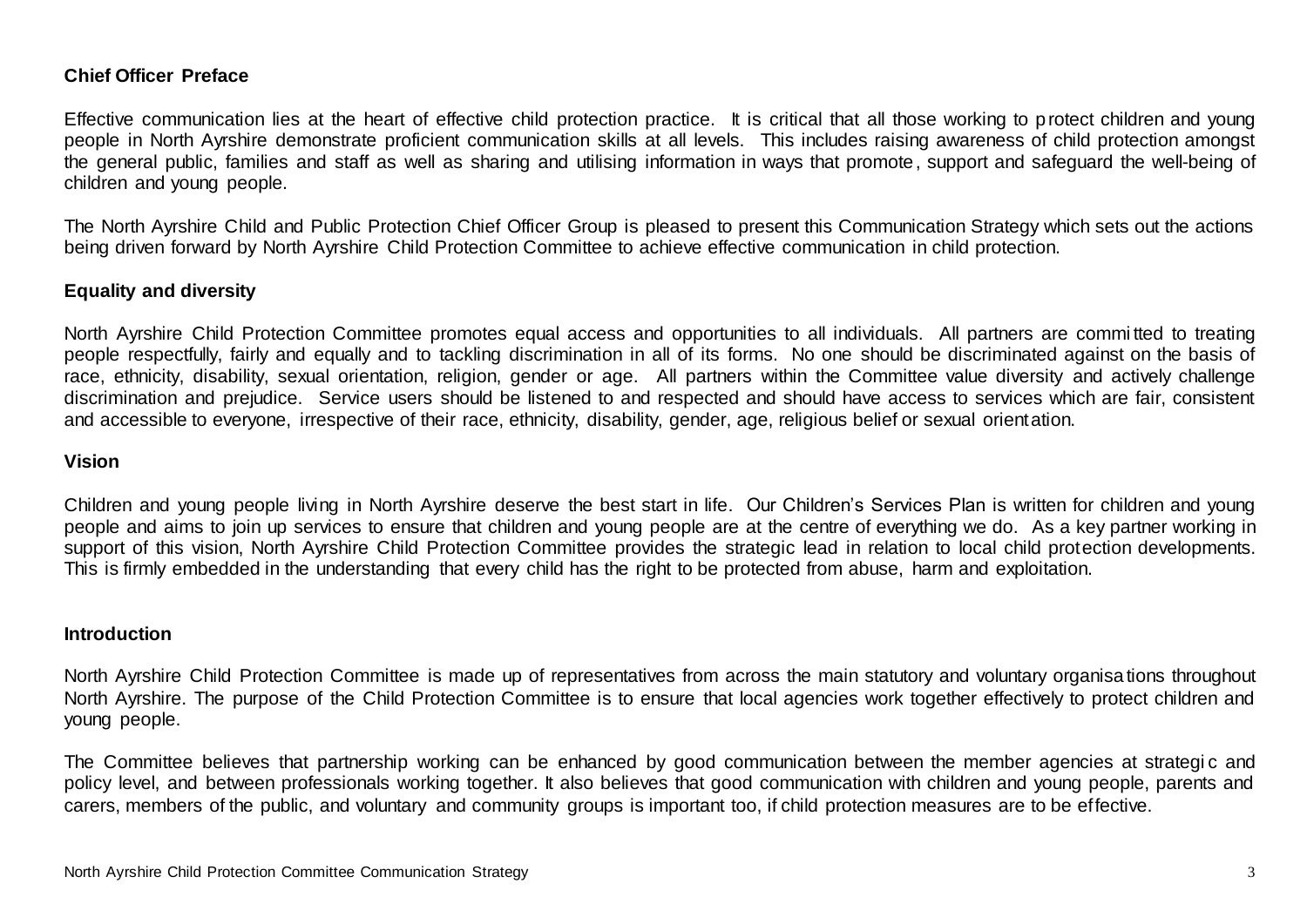The responsibilities of Child Protection Committee's in relation to public information and communication are set out in the National Guidance for Child Protection in Scotland, 2010, as follows:

#### **Raising public awareness**

*169. Child Protection Committees will determine the level of public awareness, understanding and knowledge of, and confidence in, child protection systems within their area and address any issues as required within their business and/or improvement plans.*

*170. Child Protection Committees will produce and disseminate public information about protecting children and young people. Child Protection Committees will design, develop, publish, distribute, disseminate, implement, regularly review and evaluate a public informat ion and communications strategy that includes the following elements:*

*- raising basic awareness and understanding of child protection issues within communities, including among children and young p eople;*

*- adapting good practice from others and exploring opportunities to fulfil these responsibiliti es with other Child Protection Committees;*

*- promoting the ethos that "child protection is everyone's job" in keeping with the GIRFEC approach; and*

*- providing information about how members of the public can report concerns about a child and what could hap pen.*

#### **Involving children and young people and their families**

*171. Child Protection Committees will ensure that the views of children, young people and their families are clearly evidenced i n their work, in accordance with GIRFEC principles. It is vital that this area is not addressed in a token manner and that children's views are fed into the planning and implementation of improvements. The Children and Young People (Scotland) Act 2014 contains provisions that, when implemented, will require the CPC to consult other service providers who contribute to the preparation of the plan.* 

*Each Child Protection Committee will:*

*- be able to demonstrate that its work is informed by the perspective of children and young people, including the most vulnerab le and those with direct experiences of child protection services;*

*- review and develop their strategies for doing so; and*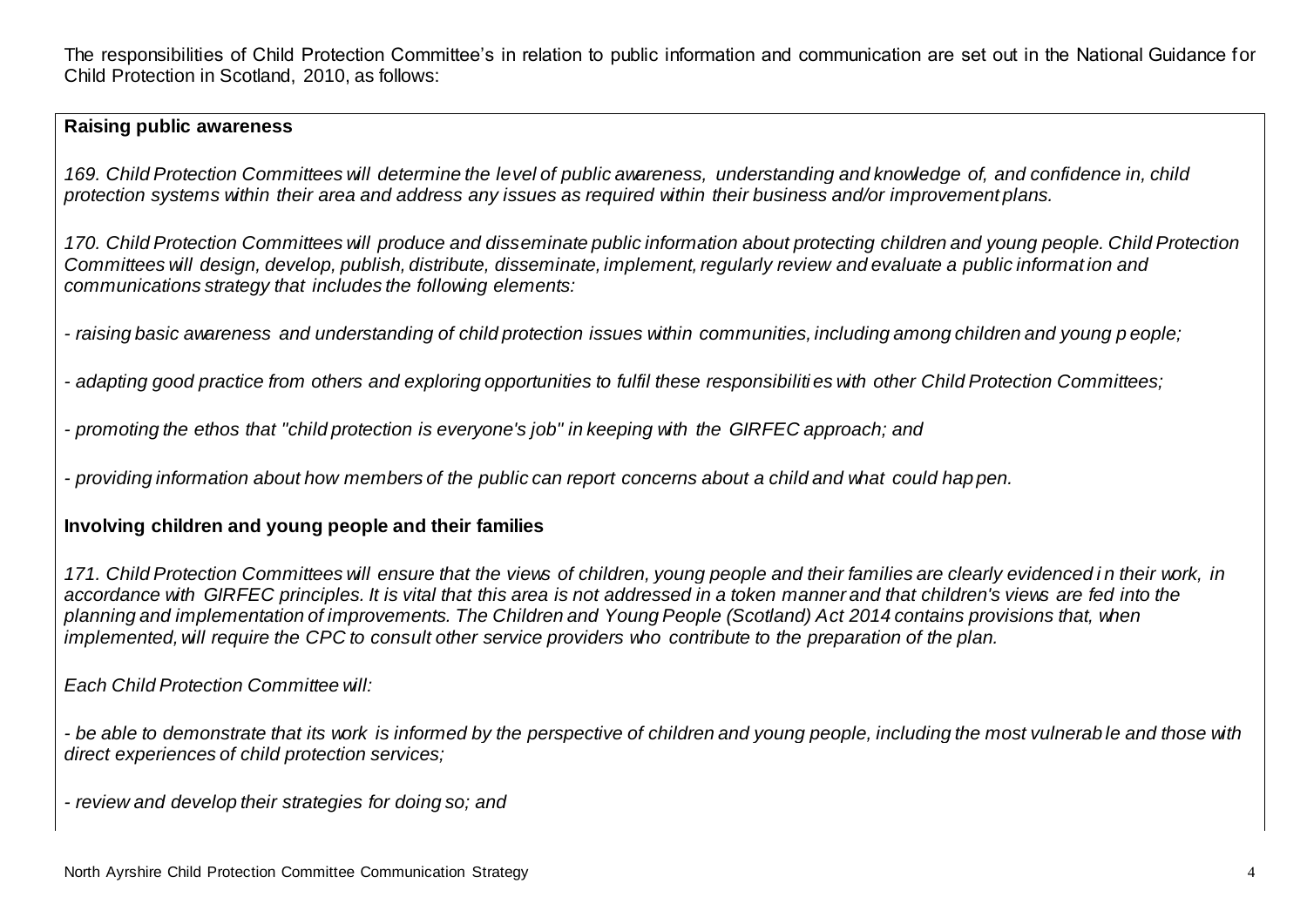*- involve children and young people in the design, development and implementation of Child Protection Committees' public inform ation and communication strategies, to ensure that information is accessible and that children's experiences and perspectives are properly reflected.*

**National Guidance for Child Protection in Scotland, Scottish Government, 2014.**

## **Purpose**

This document sets out the key objectives of our Communications Strategy and how these will be implemented*,* monitored and evaluated to ensure effective public information and communication across North Ayrshire to ensure the protection of children and young people.

## **Continuous improvement**

North Ayrshire Child Protection Committee is committed to continuous improvement of child protection services. The Committee regularly measures the performance and impact of services in order to inform improvement plans. This is done against the HMIe Quality Improvement Framework, *How Well Do We Protect Children and Meet Their Needs*?

In 2014, the Care Inspectorate published "*How Well Are We Improving The Lives of Children and Young People*?" which is designed for wider children's services. North Ayrshire Child Protection Committee utilises quality indicators from this framework where appropriate.

This Communication Strategy has been developed within this context.

Relevant extracts from the HMIe Quality Improvement Framework are outlined below, along with the outcomes which form the basis for evaluation of this Communication Strategy.

## *How Well Do We Protect Children and Meet Their Needs***?**

Quality Indicator 4.1 Being aware of protecting children

Themes:

- Confidence of the public in services to protect children
- Responses to concerns raised by members of the public about a child's safety or welfare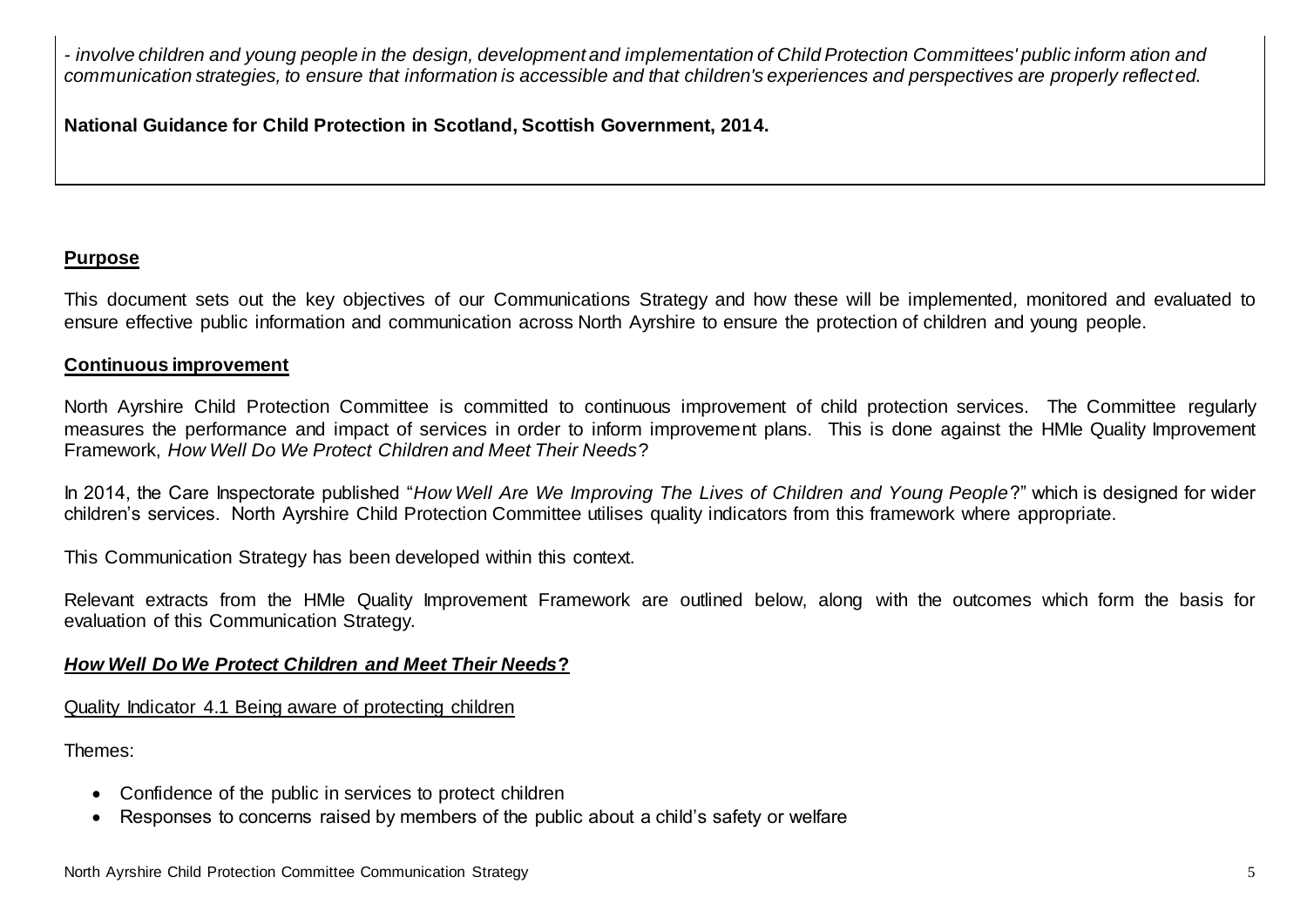#### Key features:

This indicator focuses on the extent to which the community understands its responsibility to protect children. It considers the degree of confidence felt by members of the public in services for children in need of protection and deals with the effectiveness of responses to concerns raised by members of the public.

#### Outcomes:

- 1. Members of the community have a high level of awareness of local services to protect children.
- 2. Members of the community know who to contact when they have concerns about a child.
- 3. Members of the community are confident that appropriate action will be taken as a result of their contact.

#### Quality Indicator 2.2 Children benefit from strategies to minimise harm

#### Themes:

• Children's awareness of keeping themselves safe

#### Key features:

This indicator includes a focus on action taken to give children skills and knowledge to keep themselves safe.

## Outcomes:

- 4. Children have a very good awareness of personal safety.
- 5. Children understand their right to be safe.
- 6. Children know who to contact if they are worried about themselves or another child.

#### Quality Indicator 6.3 Involving children and families in developing policies and services

#### Theme:

Seeking the views of children and families and involving them in developing policies and services to protect children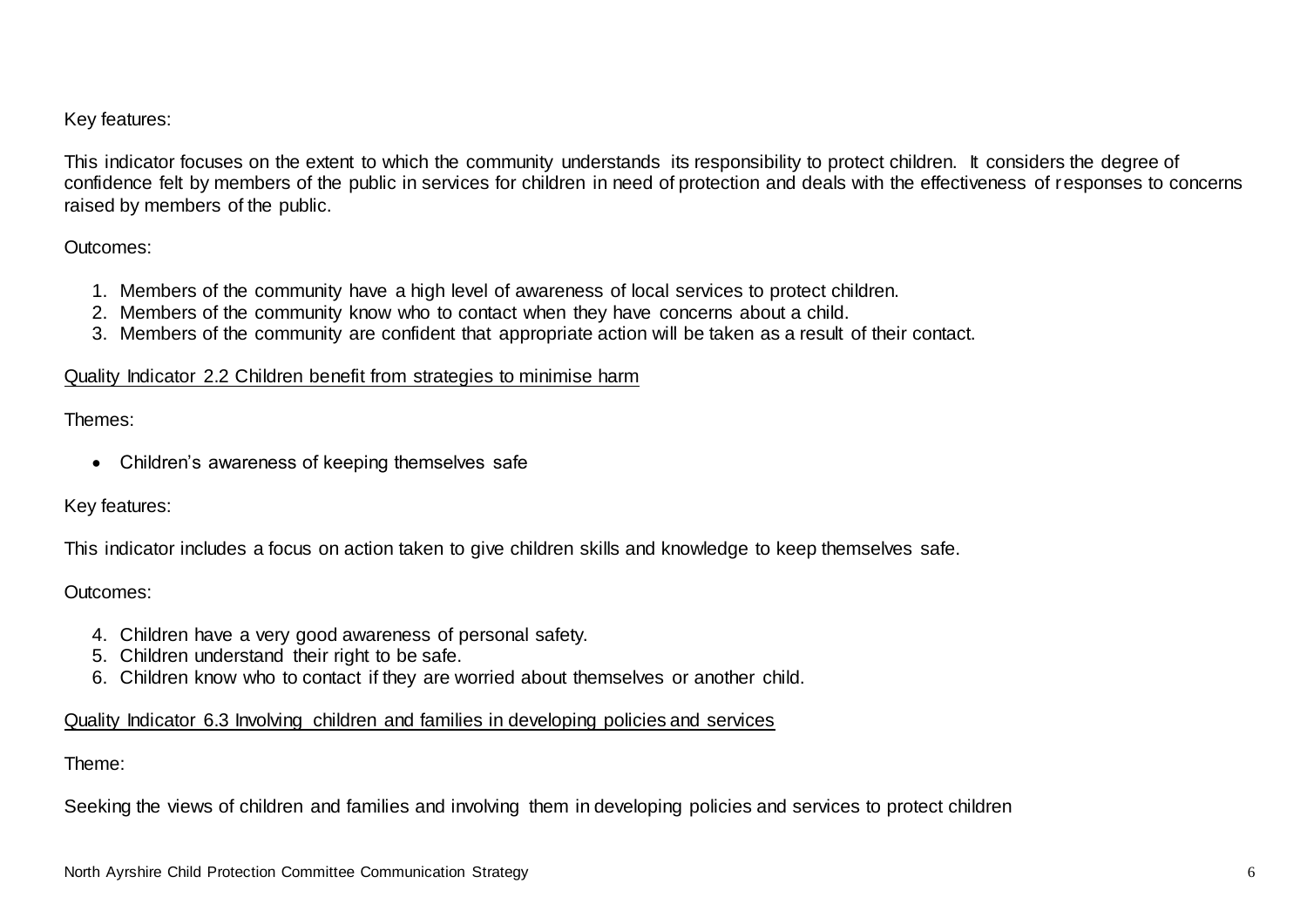## Key features:

This indicator focuses on how services seek children and families views about their needs, and the effectiveness of services. It relates to the involvement of children and families in developing policy and services to protect children.

Outcomes:

- 7. Children and families have access to systems to express their views about services.
- 8. The views of children and families are used to evaluate service provision.

## *How Well Are We Improving The Lives of Children and Young People***?**

## Quality Indicator 5.4 Involving individual children, young people and families

Themes:

- Seeking and recording views.
- Participation in key processes
- Addressing dissatisfaction and complaints

## Key features:

This indicator is concerned with how well we elicit and represent the views and wishes of children, young people and families . It considers the extent to which children, young people and families are informed, included and enabled to participate meaningfully. It looks at how well we address dissatisfaction and complaints.

## Outcomes:

9. Children and young people in the child protection system are supported to participate meaningfully and to have their views and wishes effectively represented.

Outcomes 7 and 8 above are also linked to this quality indicator.

Quality Indicator 6.3 Participation of children, young people, families and other stakeholders

## Themes:

North Ayrshire Child Protection Committee Communication Strategy 7 7 2008 7 2008 7 2008 7 2008 7 2008 7 2008 7 2009 7 2009 7 2009 7 2009 7 2009 7 2009 7 2009 7 2009 7 2009 7 2009 7 2009 7 2009 7 2009 7 2009 7 2009 7 2009 7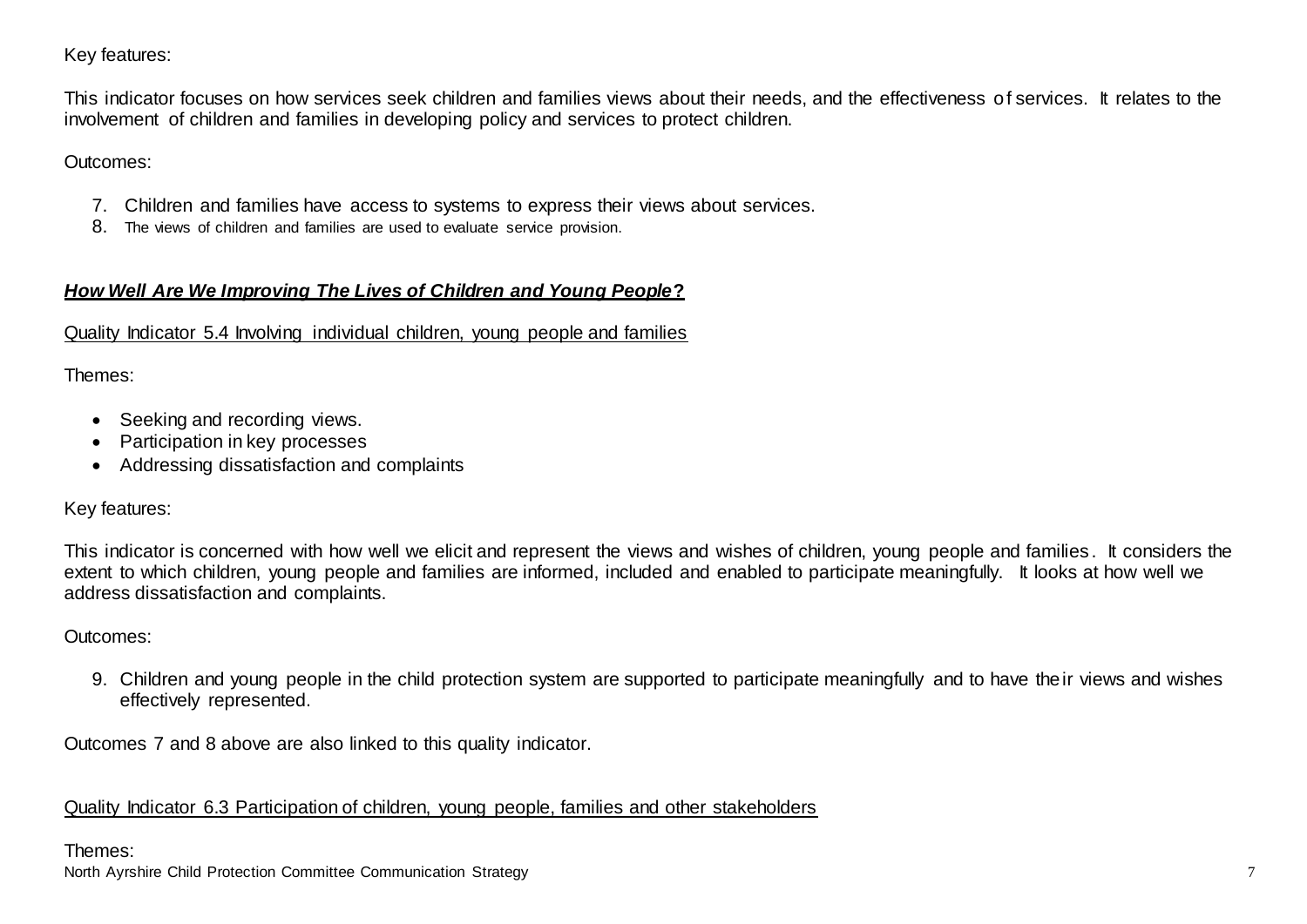- Involvement in policy, planning and service development
- Communication and consultation
- Promoting the rights of children and young people

Key features:

This indicator considers the extent to which children, young people, families and other stakeholders are involved in and their views influence policy, planning and service development. It relates to the effectiveness of integrated approaches to communication and consultation. It focuses on the approaches taken to raising awareness and upholding the rights of children and young people.

Outcomes 7 and 8 relate to this quality indicator.

## **Outcomes Framework**

The table below sets out our outcomes framework within which our Communications Strategy is evaluated.

|                | <b>Outcome</b>                                                                                                   | Indicator/measure                                                                                                              |
|----------------|------------------------------------------------------------------------------------------------------------------|--------------------------------------------------------------------------------------------------------------------------------|
| 1              | Members of the community have a high level<br>of awareness of local services to protect<br>children.             | Members of the community demonstrate a high<br>level of knowledge of local child protection<br>services                        |
| $\overline{2}$ | Members of the community know who to<br>contact when they have concerns about a<br>child.                        | Proportion of members of the community asked<br>who can correctly specify who they would<br>contact if concerned about a child |
| 3              | Members of the community are confident that<br>appropriate action will be taken as a result of<br>their contact. | Proportion of expressed confidence in<br>responses to referrals                                                                |
| 4              | Children have a very good awareness of<br>personal safety.                                                       | Percentage of children surveyed who can<br>identify personal safety issues                                                     |
| 5              | Children understand their right to be safe.                                                                      | Percentage of children surveyed who<br>understand they have a right to be safe                                                 |
| 6              | Children know who to contact if they are<br>worried about themselves or another child.                           | Percentage of children surveyed who know who<br>to contact if worried                                                          |
| 7              | Children and families have access to<br>opportunities to express their views about<br>services.                  | Number of views from children and families on<br>the effectiveness of services                                                 |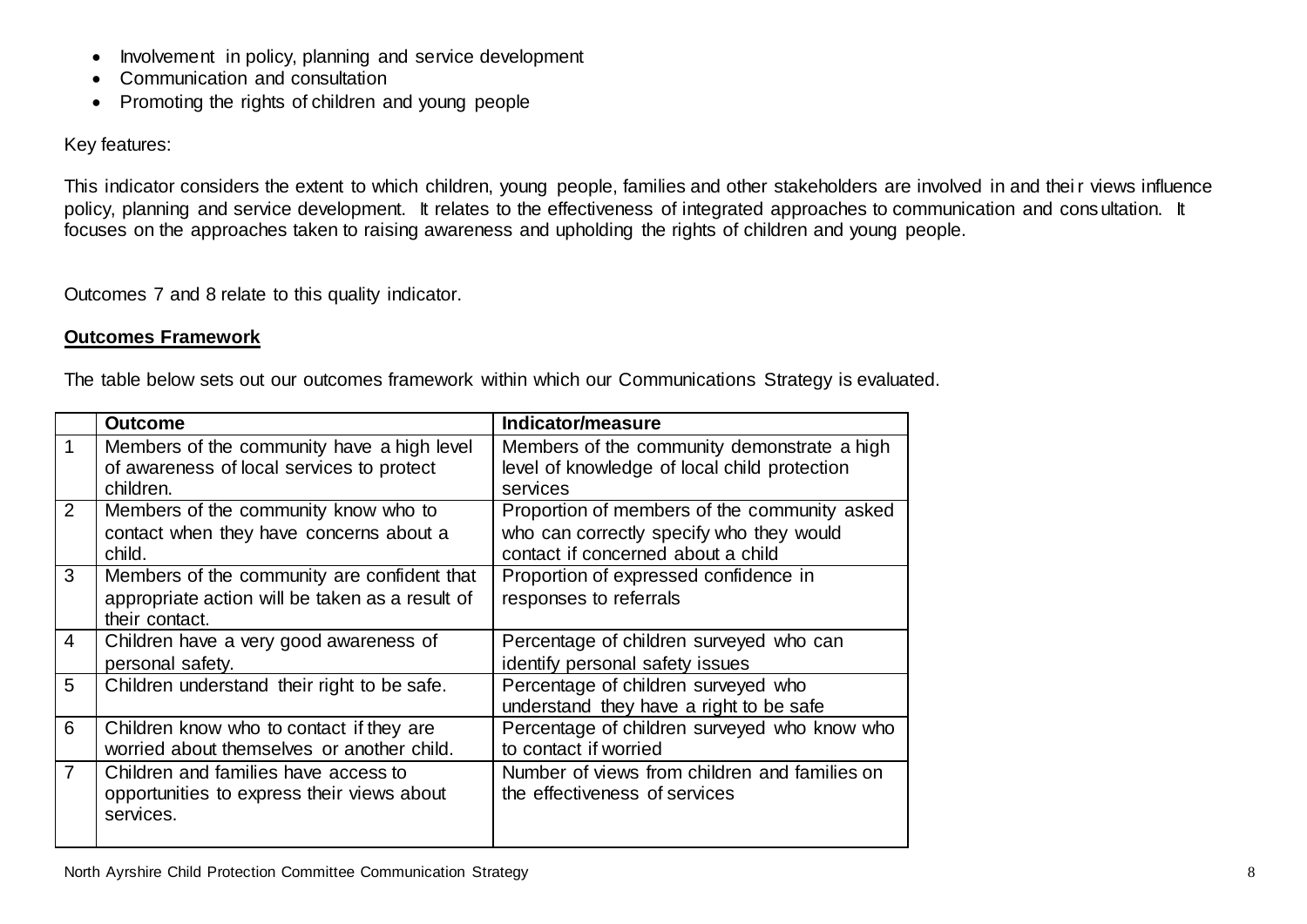| -8 | The views of children and families are used to $\vert$ Number of views from children and families |                                               |
|----|---------------------------------------------------------------------------------------------------|-----------------------------------------------|
|    | evaluate service provision.                                                                       | passed to Audit and Evaluation Sub Group      |
| 9  | Children and young people in the child                                                            | Proportion of child protection meetings where |
|    | protection system are supported to participate                                                    | child/young person's views are effectively    |
|    | meaningfully and to have their views and                                                          | represented.                                  |
|    | wishes effectively represented.                                                                   |                                               |

In order to achieve these outcomes, the following strategic objectives have been agreed:

- **1. To ensure children and young people know that they have a right to be safe and know how to seek help if they are worried.**
- **2. To support all adults to fulfil their responsibilities in relation to keeping children safe.**
- **3. To ensure that the work of NACPC and its partners is informed by the perspectives of children, young people and their familie s.**

**Strategic Objective 1 - To ensure children and young people know that they have a right to be safe and know how to seek help if they are worried.**

| Task         |                                                                                                                                                                                      | Person(s) responsible                                                  | <b>Timescale</b>                                  | Resource<br>implication      | Impact                                                                                                           | Outcome<br>Reference |
|--------------|--------------------------------------------------------------------------------------------------------------------------------------------------------------------------------------|------------------------------------------------------------------------|---------------------------------------------------|------------------------------|------------------------------------------------------------------------------------------------------------------|----------------------|
| a            | Review, monitor and address any<br>identified gaps in available child<br>protection information for children and<br>young people, in consultation with<br>children and young people. | <b>Public Information</b><br>$\bullet$<br>and Engagement<br>sub group. | Ongoing from<br>now until<br>review March<br>2019 | Staff time.<br><b>Budget</b> | <b>Increased</b><br>$\bullet$<br>awareness of<br>children's right to<br>be safe and of<br>means of help.         | 4,5,6                |
| $\mathsf{b}$ | Promote our children's website and<br>involve young people in updating our<br>young person's website.                                                                                | <b>Public Information</b><br>and Engagement<br>sub group               | Ongoing from<br>now until<br>review March<br>2019 | Staff time<br><b>Budget</b>  | Increased use of<br>$\bullet$<br>websites by<br>children and<br>young people.                                    | 4,5,6                |
| $\mathbf{C}$ | Utilise our range of local awareness<br>raising resources for children and young<br>people in order to promote children's<br>right to be safe and who to contact if<br>worried.      | <b>Public Information</b><br>and Engagement<br>sub group.              | Ongoing from<br>now until<br>review March<br>2019 | Staff time<br><b>Budget</b>  | Increased use of<br>local resources<br><b>Increased</b><br>awareness of<br>children's right to<br>be safe and of | 4,5,6                |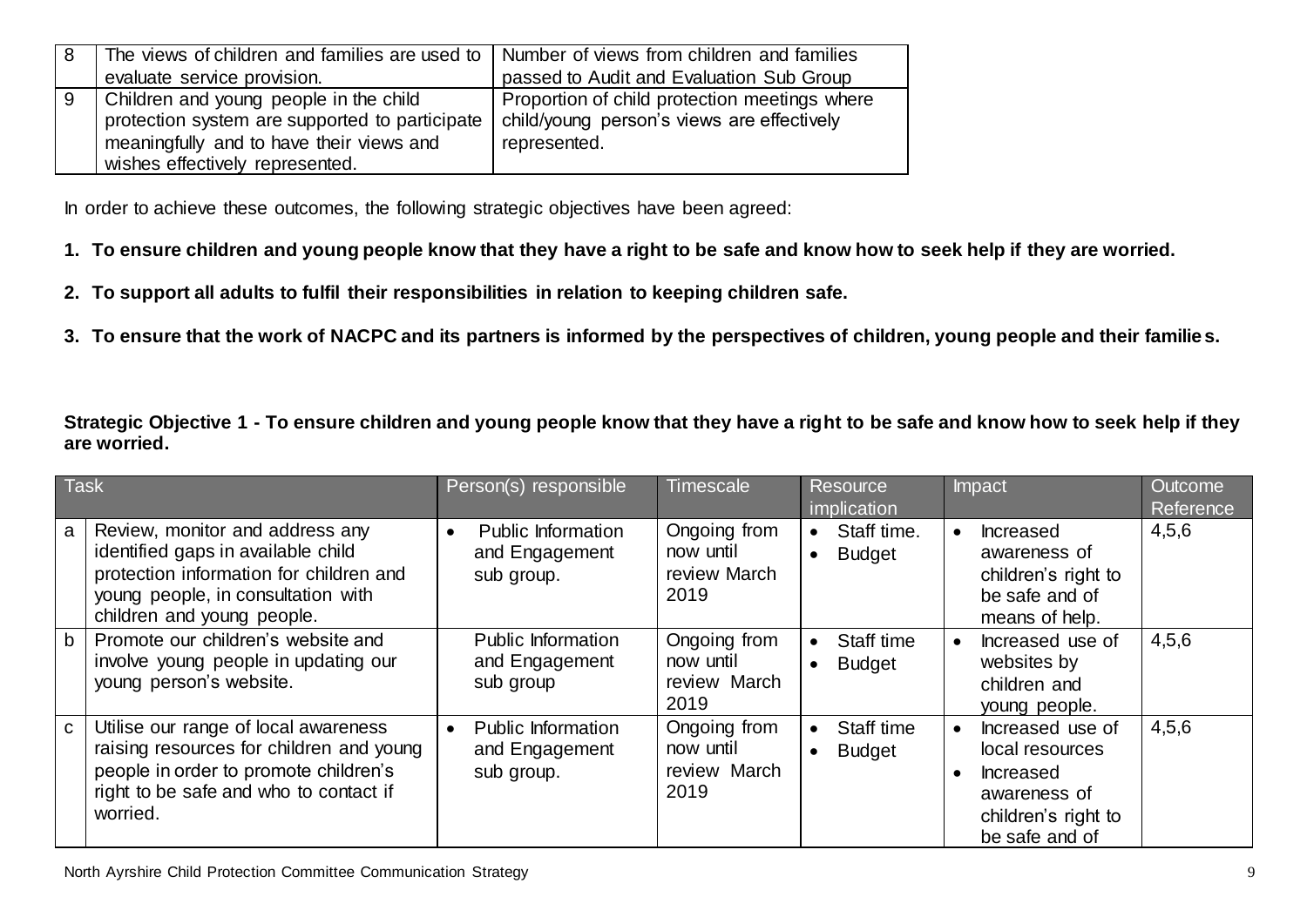|                                                          |                             |                                |               | means of help.                                                         |       |
|----------------------------------------------------------|-----------------------------|--------------------------------|---------------|------------------------------------------------------------------------|-------|
| Engage with public events and utilise                    | Public Information          | Ongoing from                   | Staff time    | <b>Increased</b>                                                       | 4,5,6 |
| bespoke Child Protection resources to<br>raise awareness | and Engagement<br>Sub Group | now until<br><b>March 2019</b> | <b>Budget</b> | awareness of<br>children's right to<br>be safe and of<br>means of help |       |

# **Strategic Objective 2 – To support all adults to fulfil their responsibilities in relation to keeping children safe**

| <b>Task</b>  |                                                                                                                                                                                                                                                                                                   | Person(s)<br>responsible |                                                                                              | <b>Timescale</b>                                         |           | Resource<br>implication      |           | Impact                                                                                                                                        | <b>Outcome</b><br>Reference |
|--------------|---------------------------------------------------------------------------------------------------------------------------------------------------------------------------------------------------------------------------------------------------------------------------------------------------|--------------------------|----------------------------------------------------------------------------------------------|----------------------------------------------------------|-----------|------------------------------|-----------|-----------------------------------------------------------------------------------------------------------------------------------------------|-----------------------------|
| a            | Continue to disseminate, and monitor<br>the impact of, child protection<br>information for the local community<br>which includes information on local<br>services.                                                                                                                                |                          | $\bullet$ Public<br>Information and<br>Engagement sub<br>group                               | Ongoing<br>from now<br>until review<br><b>March 2019</b> | $\bullet$ | • Staff time.<br>Budget.     |           | Increased public<br>awareness of child<br>protection and local<br>services.<br>Increased public<br>confidence in child<br>protection services | 1,2,3,                      |
| b            | Utilise a range of opportunities to<br>continuously promote the message<br>"Child Protection is Everyone's Job".<br>Including, but not limited to: posters,<br>leaflets, information stalls, wage slips,<br>electronic signage, Council vehicles,<br>radio advertising and newspaper<br>articles. | $\bullet$                | Public<br>Information and<br>Engagement sub<br>group<br>Comms team                           | Ongoing<br>from now<br>until review<br>in March<br>2019  | $\bullet$ | Staff time.<br><b>Budget</b> |           | Increased awareness<br>and ownership of child<br>protection.                                                                                  | 1,2                         |
| $\mathbf{C}$ | Explore how best to utilise social<br>media to raise public awareness of<br>child protection, including use of<br>online resources                                                                                                                                                                |                          | Public<br>$\bullet$<br><b>Information</b><br>and<br>Engagement<br>sub group<br>Comms<br>Team | Review<br><b>March 2019</b>                              | $\bullet$ | Staff time                   |           | Increased public<br>awareness of child<br>protection<br>responsibilities                                                                      | 1,2,3                       |
| e            | Develop, publish and disseminate a<br>range of guidance and learning<br>opportunities for staff to support their                                                                                                                                                                                  | $\bullet$                | Public<br>Information and<br>Engagement sub                                                  | Ongoing<br>from now<br>until review                      | $\bullet$ | Staff time                   | $\bullet$ | Confident and<br>competent staff                                                                                                              | 1,2                         |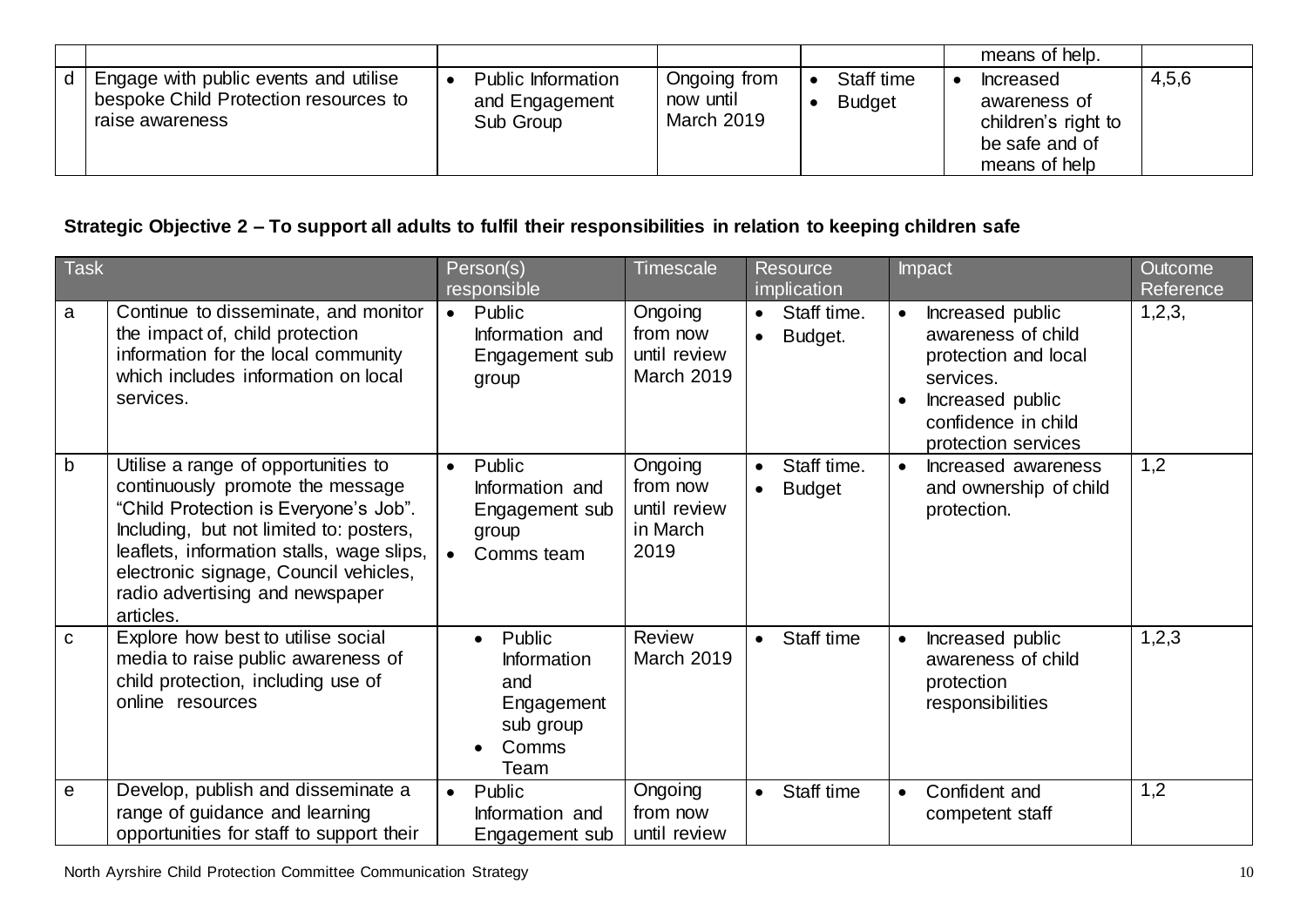| child protection practice. | group                      | March 2019 |  |  |
|----------------------------|----------------------------|------------|--|--|
|                            | <b>Kirsty</b>              |            |  |  |
|                            | Calderwood                 |            |  |  |
|                            | <b>Child Protection</b>    |            |  |  |
|                            | <b>L&amp;D Coordinator</b> |            |  |  |

## **Strategic Objective 3 – To ensure that the work of NACPC and its partners is informed by the perspectives of children, young people and their families.**

| <b>Task</b>  |                                                                                                                | Person(s) responsible                                                   | Timescale                      | <b>Resource</b><br>implication | Impact                                                                                                                 | <b>Outcome</b><br>Reference |
|--------------|----------------------------------------------------------------------------------------------------------------|-------------------------------------------------------------------------|--------------------------------|--------------------------------|------------------------------------------------------------------------------------------------------------------------|-----------------------------|
| a            | Identify methods for gathering<br>perspectives of children, young<br>people and their families                 | Public Information<br>and Engagement<br><b>Kirsty Calderwood</b>        | Consider on<br>quarterly basis | Staff time.<br>$\bullet$       | Increased<br>$\bullet$<br>awareness of<br>perspective of<br>children in the<br>child protection<br>system              | 7,8,9                       |
| $\mathsf{b}$ | Utilise feedback from children and<br>families in the child protection<br>system in order to improve services. | <b>Kirsty Calderwood</b>                                                | Consider on<br>quarterly basis | Staff time.<br>$\bullet$       | Increased awareness<br>of views of those<br>directly involved with<br>services                                         | 7,8                         |
| $\mathbf C$  | Engage with schools to gather<br>perspectives of schools and pupils                                            | <b>Public Information</b><br>and Engagement<br><b>Kirsty Calderwood</b> | Consider on<br>quarterly basis | Staff time.<br>$\bullet$       | <b>Increased</b><br>$\bullet$<br>awareness of the<br>views of children<br>and young people<br>in relation to<br>safety | 4,5,6,7                     |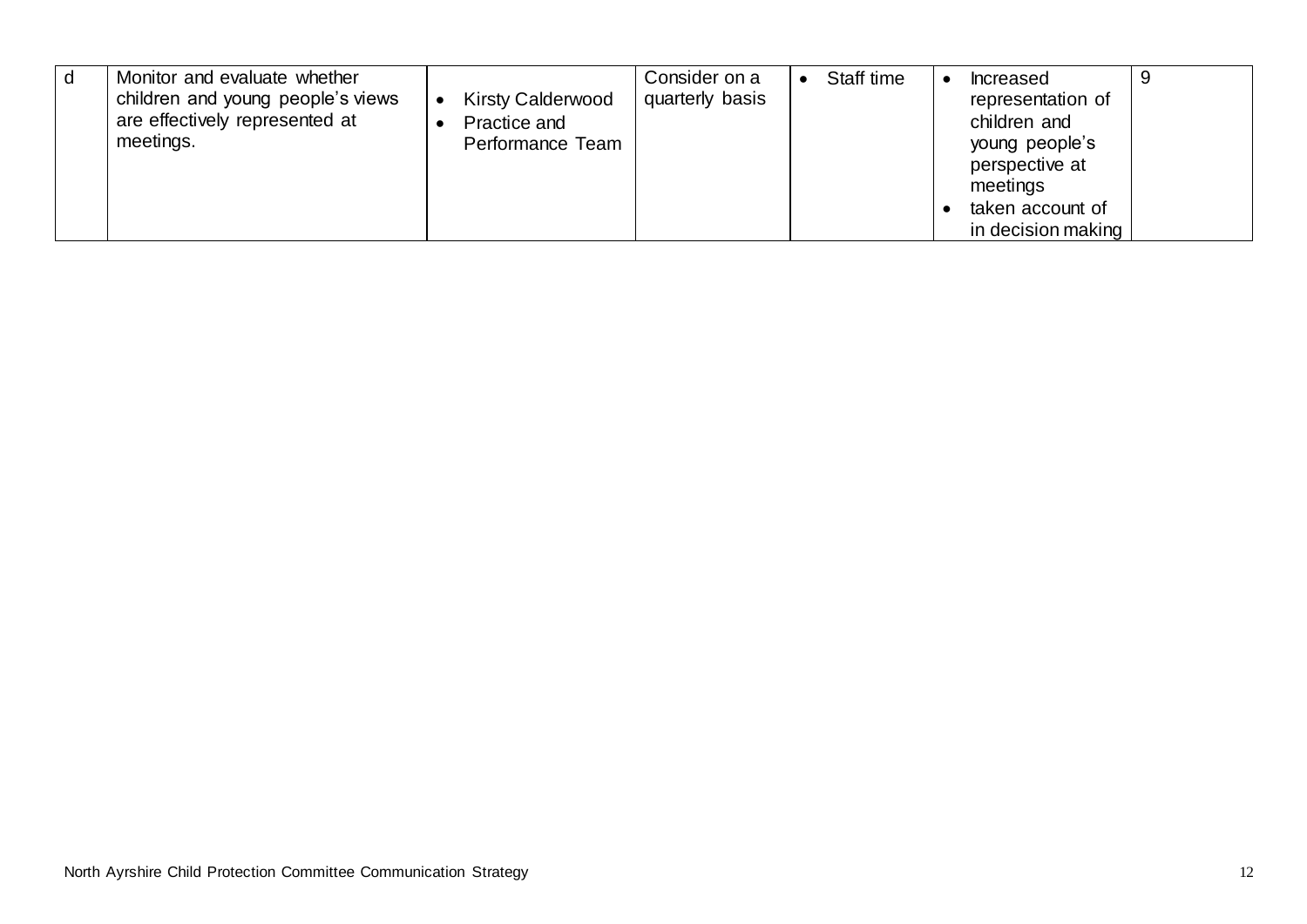## **North Ayrshire Child Protection Committee - Media Protocol**

The purpose of this Media Protocol is to clarify the process to be undertaken in the event of engagement between North Ayrshire Child Protection Committee (NACPC) and the media.

The protocol defines the responsibilities of individual member organisations and the timescales to be adopted in media matters, particularly in relation to reactive media inquiries.

NACPC will not engage with the media on matters relating to an individual case except where a Significant Case Review has been undertaken by NACPC, in which case the Chief Officers' of NACPC will be involved in discussions on how approaches to and from the media will be handled (see Significant Case Review section below)

#### **Proactive approach to the media**

The following process should be followed where NACPC or one of its sub groups wishes to seek media coverage of activities or issues related to Child Protection:

- 1 A decision to seek media coverage for an activity or issue is taken by Chief Officers' Group, NACPC or one of the sub groups in line with the principles included in the Communications Strategy.
- 2 A lead contact is nominated by those wishing media coverage. This person will liaise with the Child Protection Lead Officer and North Ayrshire Council's Communications Team.
- 3 The contact will ensure that all parties have a clear idea of the purpose of the media engagement and the information to be provided.
- 4 The contact, along with the Child Protection Lead Officer and North Ayrshire Council's Communications Team will then discuss and agree a media plan.
- 5 The media plan will then be distributed to the Chairperson of NACPC for approval, then to members of the Information Sub Group and NACPC for information, ideally at least two working days prior to implementation.
- 6 The media plan will be implemented.
- 7 Media coverage will be monitored and evaluated by the Information Sub Group and feedback will be provided to NACPC within the routine sub group reports.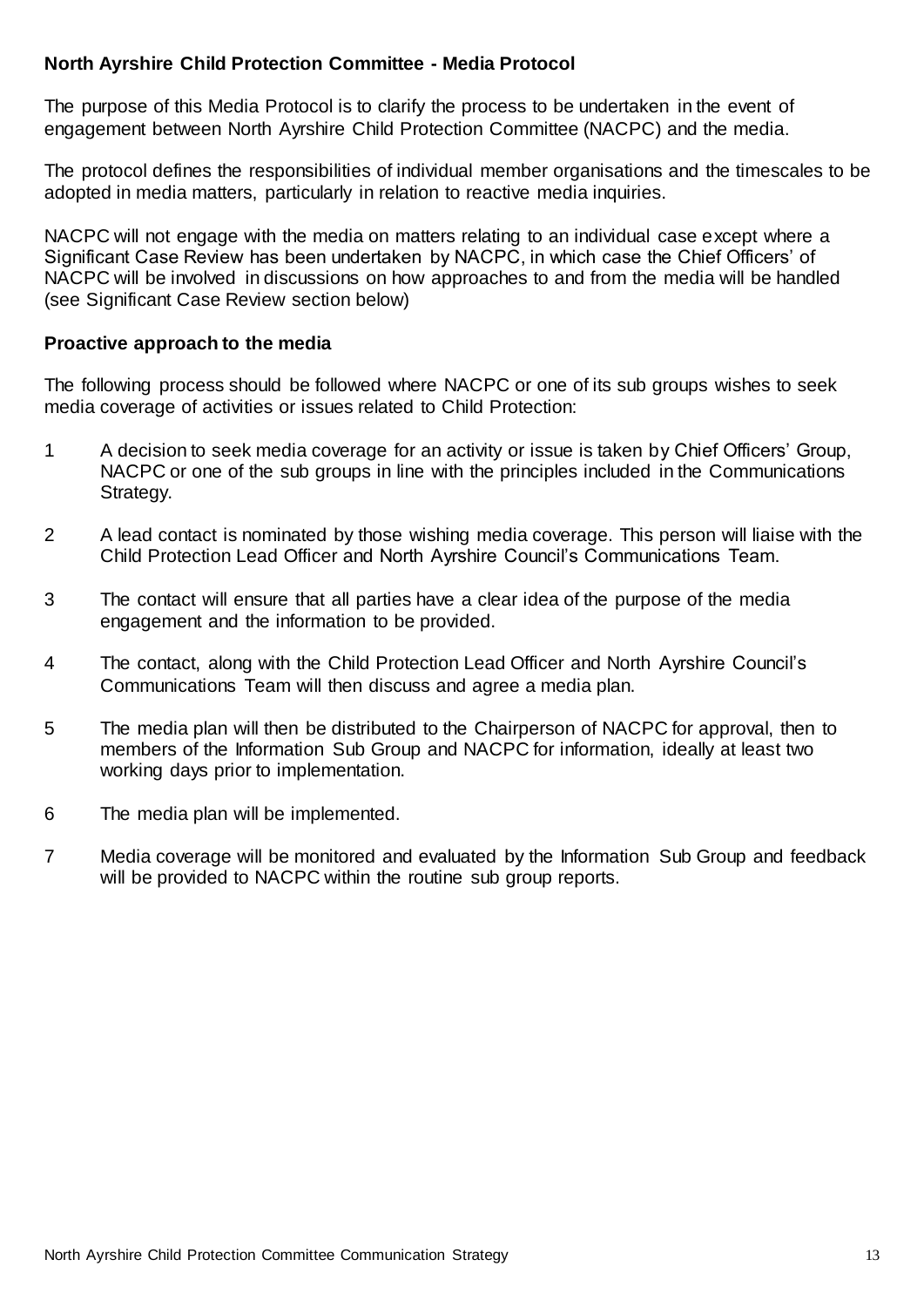#### **Response to 'routine' media inquiry**

The media may approach NACPC - or any individual member organisation - for information or comment for the following reasons

- To seek a local angle on a national issue
- To follow up on a local contentious issue

These may be issues NACPC is already aware of – for example, a national funding announcement, some problem arising from local services, or criticism of aspects of the strategic approach or Action Plan.

In such cases discussion may already have taken place on how these should be handled in line with the above protocol and 'press lines' may have been agreed.

If no prior discussion has taken place within NACPC, the Communications/Press Officer of the organisation approached by the media should follow the procedure below:

- 1. Contact the Chair of North Ayrshire Child Protection Committee, Child Protection Lead Officer and/or North Ayrshire Council's Communications Team immediately to discuss if the media request would be best managed by that agency or by the Child Protection Committee
- 2. If the decision is taken that the organisation approached will respond directly, a copy of the response will be sent to the Child Protection Lead Officer for media monitoring purposes and the Child Protection Lead Officer will then circulate that response to each member organisation for information
- 3. If the decision is taken that a NACPC response is more appropriate, the Child Protection Lead Officer and/or North Ayrshire Council's Communications Team will collate the necessary information, seeking information from partners if required, and prepare a draft response.
- 4. The draft response will then be discussed with the Chairperson of NACPC and amended as required until it is approved by the Chairperson of NACPC.
- 5. The response will then be issued to the media by North Ayrshire Council's Communications Team on behalf of NACPC and circulated by the Child Protection Lead Officer to all member organisations for information.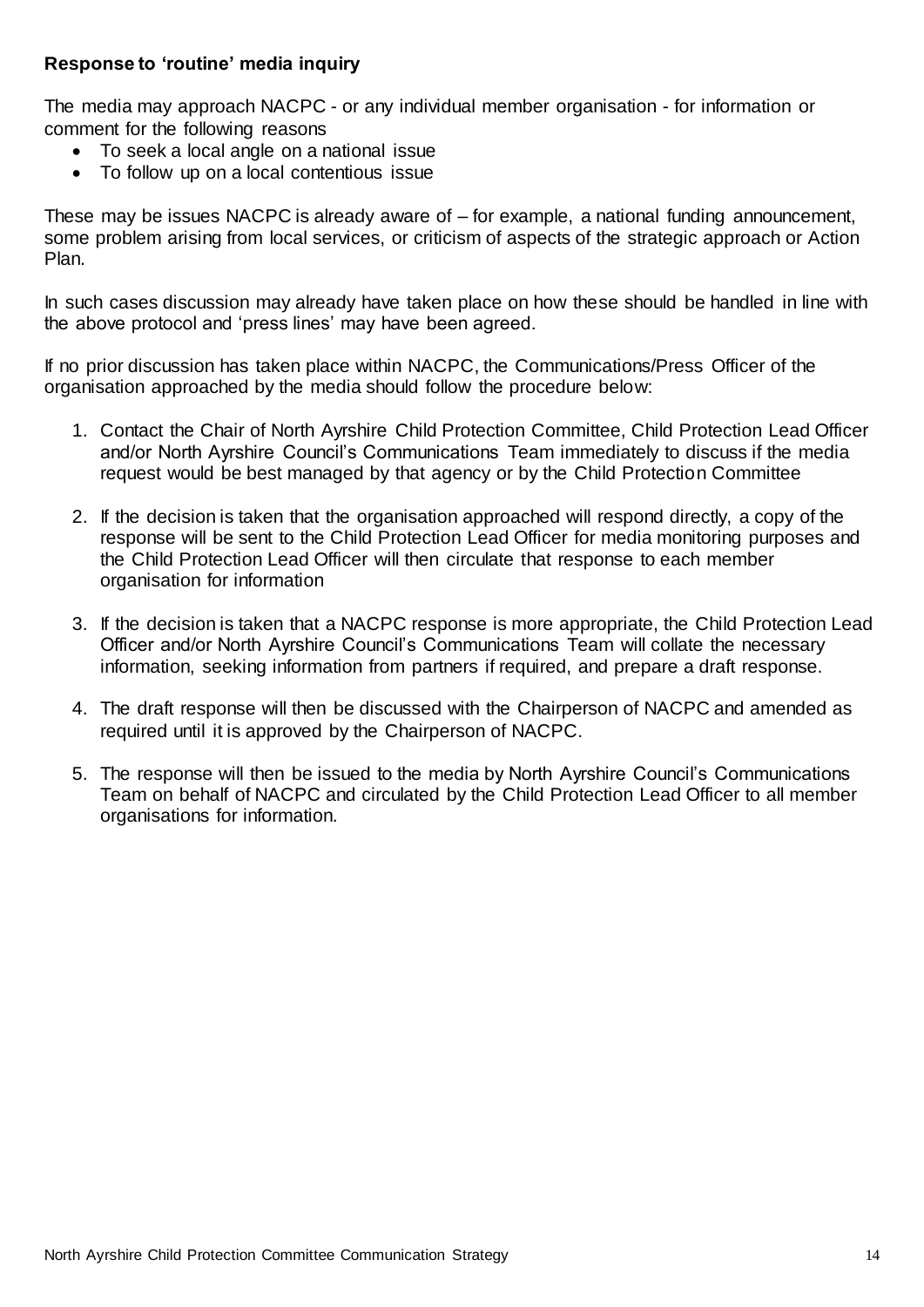## **Response to 'exceptional' media inquiry -**

If any unexpected or 'exceptional' media requests are received the following procedure should be followed:

- 1. If a media enquiry regarding a child protection issue related to North Ayrshire is made to a member organisation, the organisation should contact the Chair of North Ayrshire Child Protection Committee, the Child Protection Lead Officer and/or North Ayrshire Council's Communications Team immediately to discuss if the media request would be best managed by that organisation or by NACPC itself.
- 2. If the decision is taken that it is more appropriate for the member organisation to respond directly, a copy of the draft response will be sent to the Child Protection Lead Officer for media monitoring purposes and the Child Protection Lead Officer will then circulate that response to each member organisation for information or input if required.
- 3. Where it is considered that an NACPC response is more appropriate, the Child Protection Lead Officer and/or North Ayrshire Council's Communications Team will establish the nature of the enquiry and the information sought and will collate the necessary information, seeking information from partners if required, and prepare a draft response.
- 4. The draft response will then be discussed with the Chairperson of NACPC and amended as required until it is approved by the Chairperson of NACPC.
- 5. The response will then be issued to the media by North Ayrshire Council's Communications Team on behalf of NACPC and circulated to all member organisations for information.
- 6. Where a response is requested directly from NACPC, the Chair of North Ayrshire Child Protection Committee, the Child Protection Lead Officer and North Ayrshire Council's Communications Team will discuss the request and determine if it is appropriate for NACPC to respond or if the enquiry should be directed elsewhere.
- 7. If it is agreed that NACPC should respond directly, the procedures from 3 to 6 above will be followed
- 8. If it is agreed to direct the inquiry to an individual member organisation, the Child Protection Lead Officer and/or North Ayrshire Council's Communications Team will contact the appropriate NACPC member for that organisation – or a senior manager from that organisation - and pass on the details of the enquiry.
- 9. The member organisation will then prepare a draft response and (as at 2. Above) will send a copy of the draft response to the Child Protection Lead Officer for media monitoring purposes. The Child Protection Lead Officer will then circulate that response to each member organisation for information or input if required.